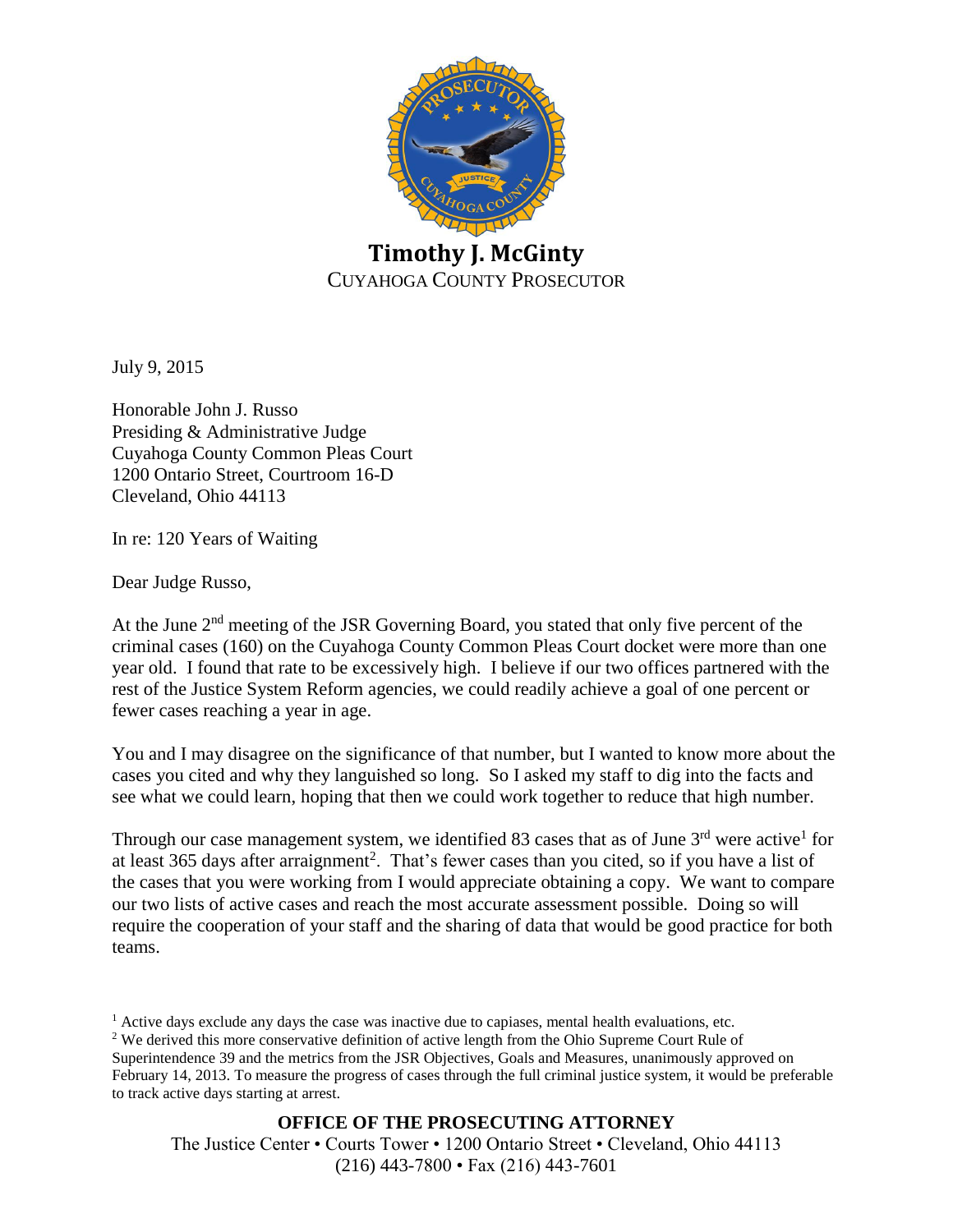Whatever the exact number, I think you would agree that these cases are outside the norm, as well as beyond the minimal goals set by the Ohio Supreme Court. They cost the county far too much in added jail costs. We should be working together to identify the causes of delay and to rectify as many as possible.

I believe our office already has made a significant contribution to reducing delays by drastically reducing the number of cases in which we seek the death penalty. Since the fall of 2012 when I became Prosecutor, we have added capital specifications to only five cases. That represents less than eight percent of the cases we identified as capital-eligible, a significant decrease over the prior three years when 77 percent of eligible cases received capital specifications. In the past, the large number of capital cases was often cited as a major driver of delays. Well, that issue no longer exists.

Still the fact that 83 or 160 cases have lingered more than a year should spur us to act. Our goal as a system should be to reduce these older cases to less than one percent of the total active caseload. The most important result of significantly reducing the snail-paced cases is that the defendants will have less time and opportunity to commit new crimes, harm others or intimidate witnesses if their cases are tried in a timely fashion.

Our analysis of the journal entries found that there were 300 total continuances granted in the cases that are a year older. You will note that only a small fraction of continuances came at request of the Cuyahoga County Prosecutor's Office. The vast majority came from the defense:

- The 83 cases were continued a combined 300 times through June 3, 2015
- 78 percent of those continuances (233 total) were defense continuances
- 6 percent (19) were state continuances
- 6 percent (19) were court continuances
- $10$  percent (29) were not attributed to any party

Of the 34 judges, two have year-old criminal dockets in the double digits. While the average courtroom has only 2.4 cases pending more than a year, these judges have 15 and 10 cases, respectively.

The judge with the most outstanding cases has alone granted more continuances (77) on his yearold cases than the Prosecutor's Office has been granted on all year-old cases combined (19). In fact, five judges have each granted more continuances than the CCPO has been granted in totality. Those five judges' 37 defendants have spent more than 11,000 combined days in the county jail, at a cost to the County of approximately \$1.3 million (calculated at \$115/day<sup>3</sup>).

But delay has costs that are not just financial. Consider defendant Byron Harris. He was indicted on January 21, 2014 for Aggravated Vehicular Homicide. He failed to appear for arraignment and a capias was issued from the Arraignment Room on February 4, 2014. He "rescheduled" the arraignment for March 11, the capias was recalled and he posted \$10,000 bond.

<sup>3</sup> Per Cuyahoga County cost estimate for assuming operation of jail services for City of Cleveland prisoners